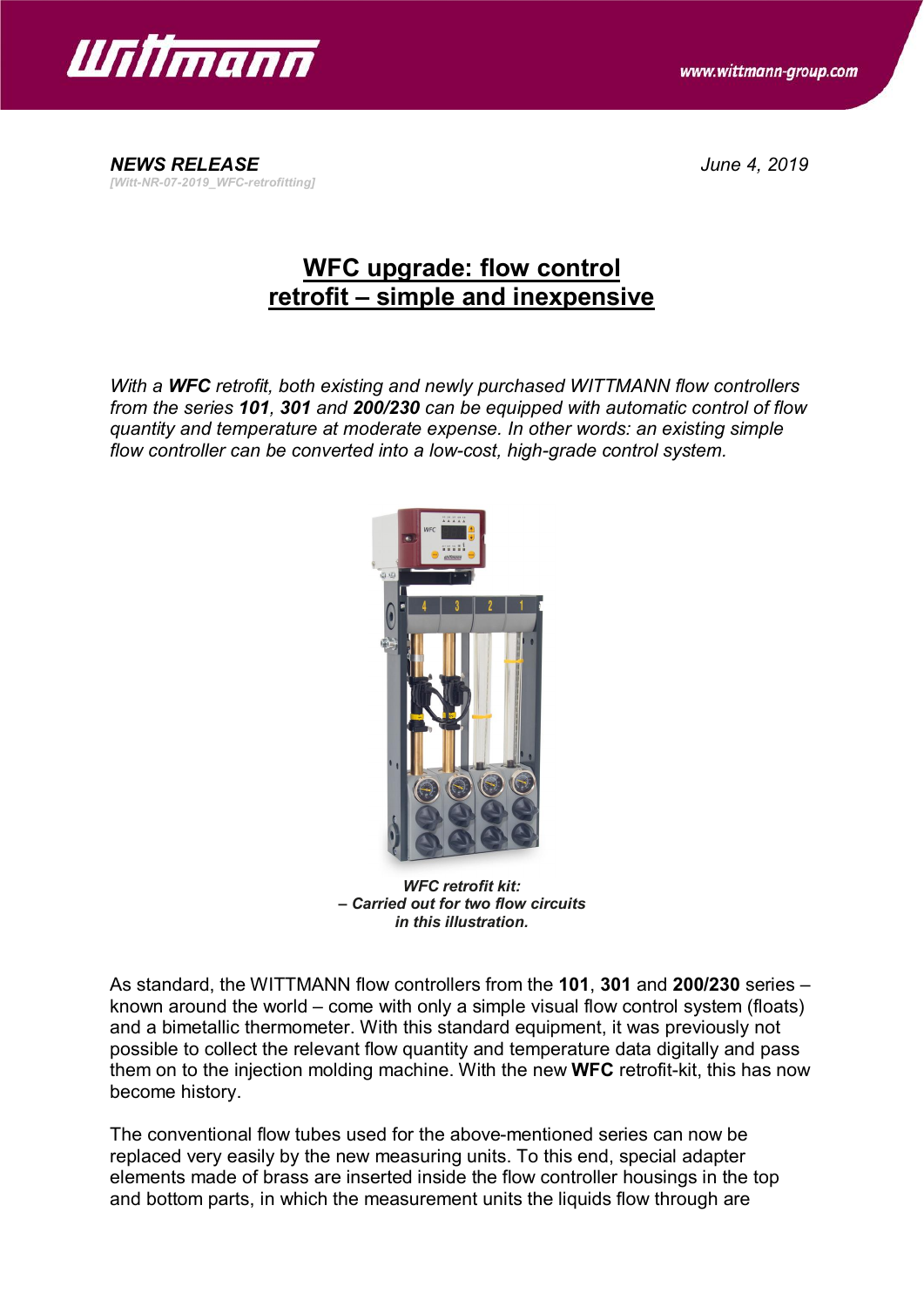

anchored. Here, the proven method of vortex flow measurement is applied, which makes possible digital analysis of both flow quantities and temperature development.

The manual adjustment valves installed in the flow controller enable optimal adjustment of the flow quantity. A tolerance margin can be set on the control unit. Via a potential-free alarm contact, the status of this margin can be passed on to the injection molding machine. This can also be executed by using a special interface available as an option. In this way, targeted digital monitoring and analysis of the flow parameters are ensured. If the actual value falls below or exceeds the set tolerance margin, the control unit, which is mounted directly on the flow controller with modest space requirements, will issue an alarm signal if desired. Another interesting feature is the optional mains adapter, which makes it very easy to use the **WFC** retrofit kit as a stand-alone solution.

The retrofittable flow control is inexpensive and extremely simple to handle. If necessary, it can also be assembled and installed easily by in-house personnel.

### Standard equipment

- · 7-segment display showing both set and actual values.
- · Flow quantity and temperature monitoring.
- · Control valves in mold forward line and return line.
- · Isolated alarm contact.

### **Options**

- · Interface: P2 protocol, 20 mA hardware.
- Power supply:  $230 V 50/60 Hz 24 V$ .

### Vortex flow measurement

------------------------------

- · Measurement range 1.3 to 20 or 2 to 40 l/min.
- · Measuring precision 1.5% of max. value.

The WITTMANN Group is a worldwide leader in the manufacturing of injection molding machines, robots and peripheral equipment for the plastics industry. Headquartered in Vienna/Austria, the WITTMANN Group consists of two main divisions, WITTMANN BATTENFELD and WITTMANN, which operate 8 production facilities in 5 countries, including 34 direct subsidiary offices located in all major plastics markets around the world.

WITTMANN BATTENFELD focuses on the independent market growth in the manufacturing of state-of-the-art injection molding machines and process technology, providing a modern and comprehensive range of machinery in a modular design that meets the actual and future requirements of the plastic injection molding market.